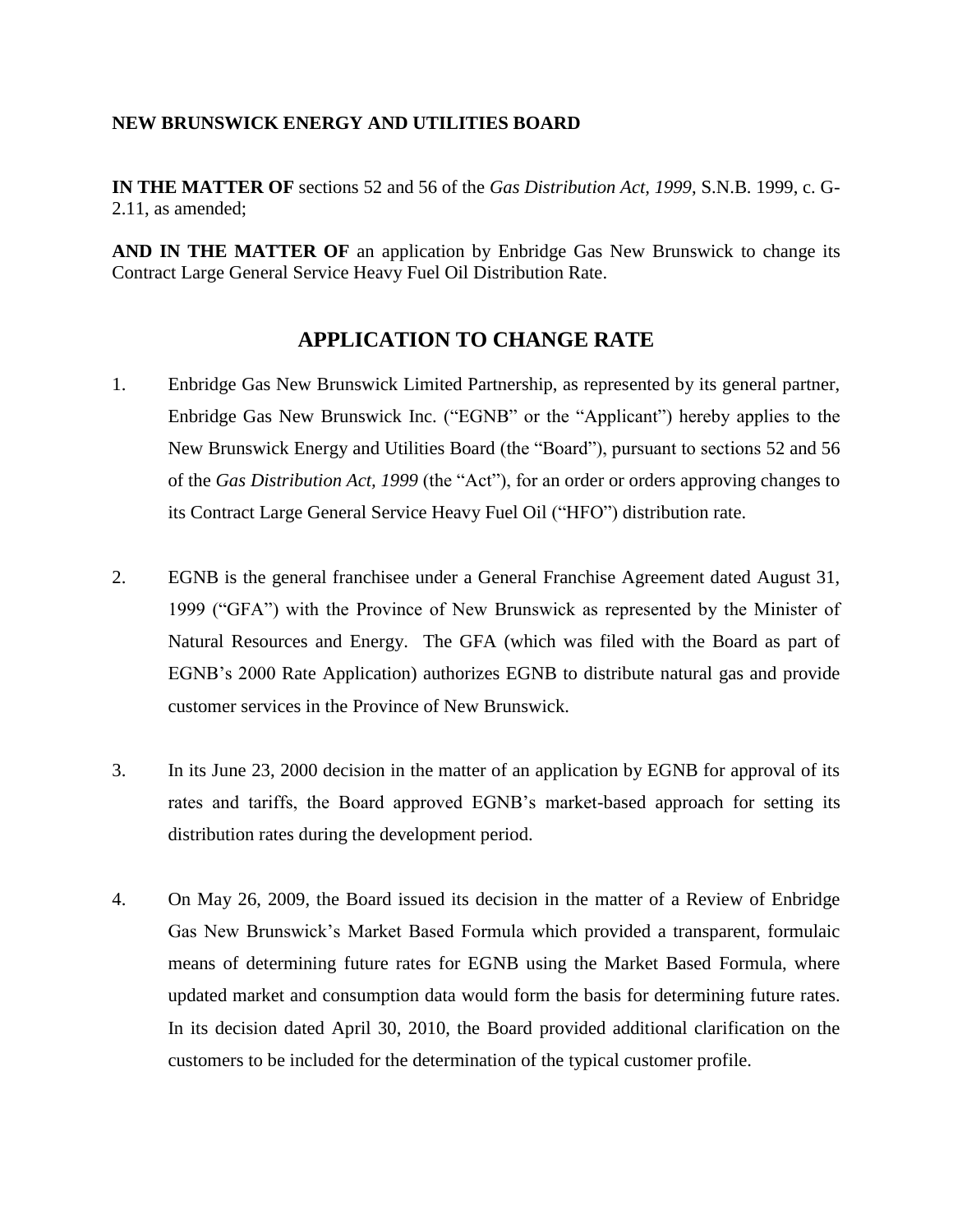- 5. In a decision dated July 14, 2011, the Board approved EGNB's current HFO and Contract Large General Service Light Fuel Oil ("LFO") distribution rates.
- 6. EGNB now wishes to change the maximum HFO delivery rate, effective January 1, 2012 to the currently approved maximum delivery rate for the LFO rate class with effective delivery rates to be established on a quarterly basis through the use of the rate rider and reinstatement mechanism.
- 7. Information in support of EGNB's Application is being filed with the Board together with this Application.
- 8. On the basis of the foregoing, EGNB applies for the following orders, decisions or directions of the Board:
	- (a) approval, under sections 52 and 56 of the Act, of the change to its HFO distribution rate proposed by EGNB, such change to be effective January 1, 2012;
	- (b) an order under section 56 of the Act, to the extent necessary or appropriate, to ensure an expeditious determination of this Application;
	- (c) such interim order under section 40 of the *Energy and Utilities Board Act*, and such further directions in that regard, as may be necessary or appropriate;
	- (d) an order under subsection 96(3) of the Act exempting the Applicant, to the extent necessary or appropriate, from some or all of the provisions of any regulations made by the Board under subsection 96(1) of the Act; and
	- (e) such further or other order, decision or direction relating to the Applicant's HFO distribution rate as the Applicant may request and the Board may deem necessary or appropriate.
- 9. The names, addresses, telephone numbers and other telecommunications numbers of the Applicant and the Applicant's authorized representative are as follows: